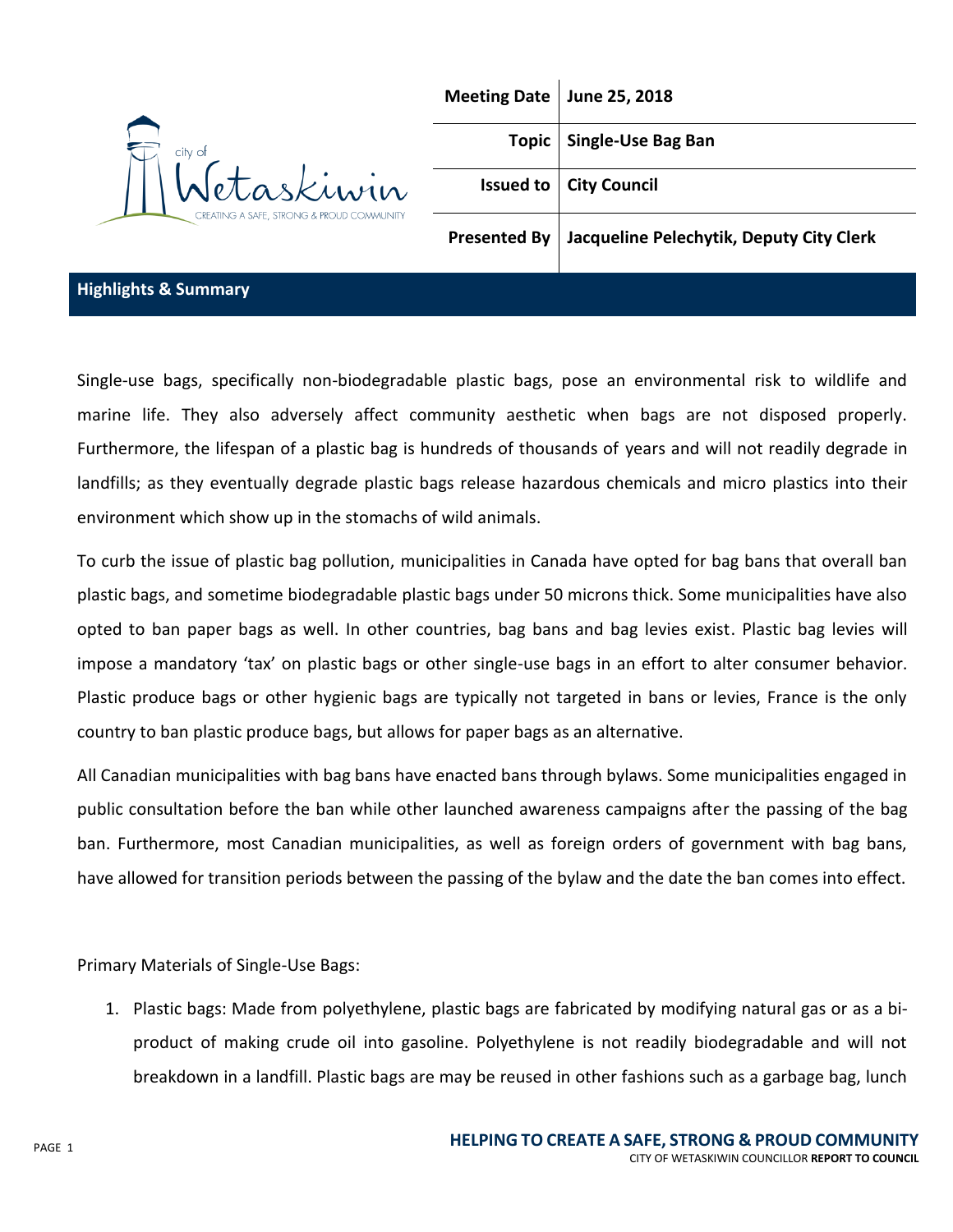bags, or dog poo bags. If a plastic bag is recycled, it can only be down-cycled, meaning that after the polyethylene is recycled into another product, that product can no longer be recycled. The Canadian Plastics Industry Association estimates that 61% of Canadians can recycle plastics bags in their local municipal recycling programs, however, that does not mean that all 61% do recycle their bags. It also leaves the remaining 39% of Canadians without access in a position where they are not recycling their bags.

- 2. Biodegradable plastic bags: Made from bioplastics (derived from starch, cellulose, or lactic acid) or from petrochemicals containing a biodegradable additive. It is not always intuitive for individuals to tell the difference between a biodegradable plastic bag and a regular bag and so biodegradable bags will often clog up recycling facilities. Some biodegradable bags degrade very quickly, while others take years.
- 3. Paper bags: Typically made from virgin pulp, as such recycled bags may not be as strong as new paper bags. There are some companies now that make their paper bags from 100% recycled content. Paper bags are not reused as garbage bags as plastic bags are. These bags are compostable but they cost more to produce and to recycle than plastic bags. Most single-use bag bans or levies do not extend to paper bags but will include them as an alternative to plastic bags.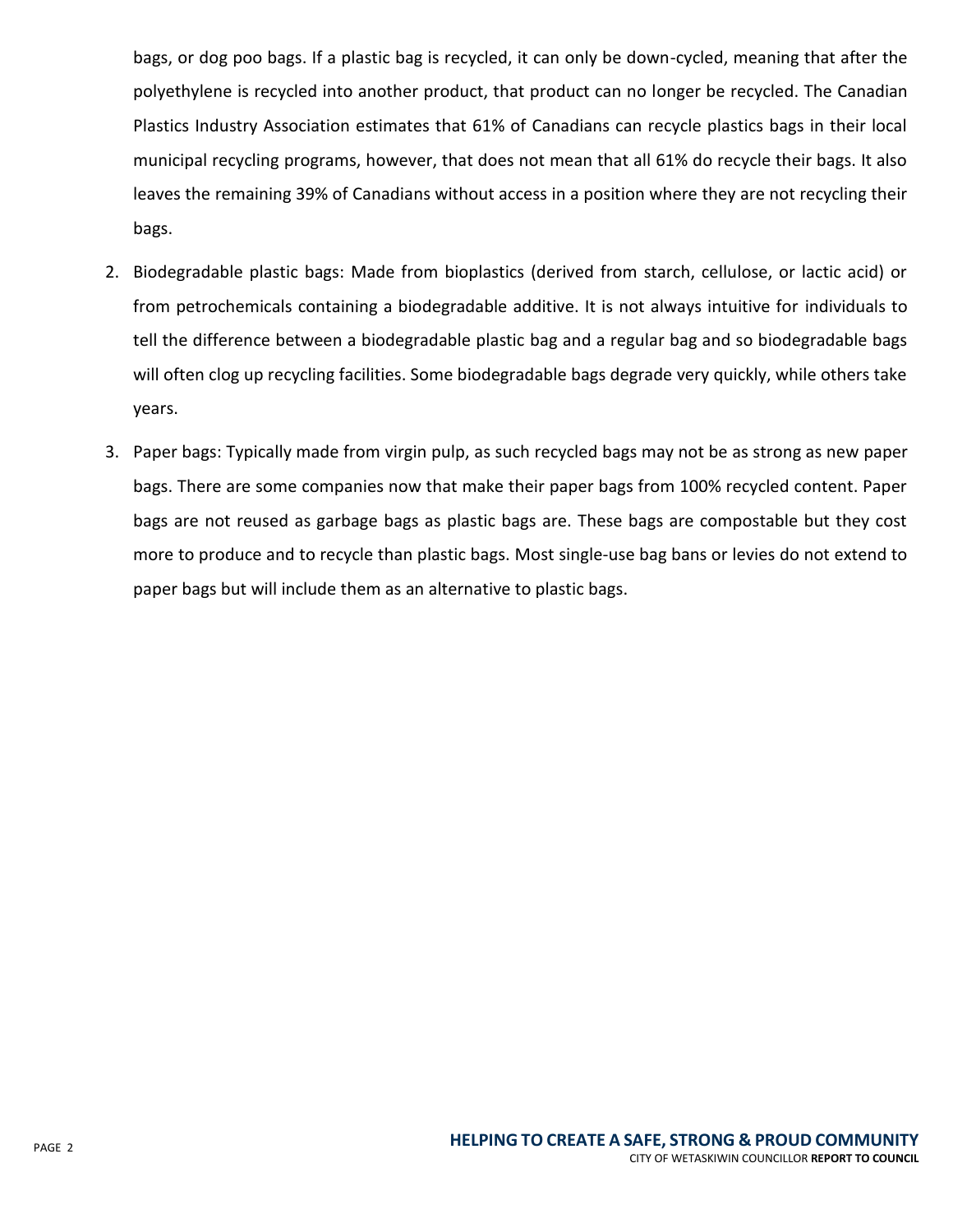Summary of Bag Bans in Canada:

| Community               | Plastic bags | Bio-degradable | Paper bags      | Produce and   | Other types  | Engaged in   |
|-------------------------|--------------|----------------|-----------------|---------------|--------------|--------------|
|                         |              | plastic bags   |                 | hygienic bags | of bags      | Public       |
|                         |              |                |                 |               |              | Engagement   |
| Montréal                | $\checkmark$ | $\checkmark$   |                 |               |              | $\checkmark$ |
| Huntingdon              | $\checkmark$ |                |                 |               |              |              |
| <b>Brossard</b>         | $\checkmark$ | $\checkmark$   |                 |               |              | $\checkmark$ |
| Leaf Rapids             | $\checkmark$ |                |                 |               |              |              |
| Thompson                | $\checkmark$ | $\checkmark$   |                 |               |              | $\checkmark$ |
| Regional                | $\checkmark$ | $\checkmark$   | $\checkmark$    |               | $\checkmark$ | ✓            |
| Municipality<br>of      |              |                |                 |               |              |              |
| Wood Buffalo            |              |                |                 |               |              |              |
| Vancouver               | $\checkmark$ |                |                 |               |              | $\checkmark$ |
| *has so far initiated a |              |                |                 |               |              |              |
| strategy<br>for<br>the  |              |                |                 |               |              |              |
| elimination of various  |              |                |                 |               |              |              |
| single-use items.       |              |                |                 |               |              |              |
| Victoria                | $\checkmark$ | $\checkmark$   | *Set fees for   |               |              | $\checkmark$ |
|                         |              |                | the purchase of |               |              |              |
|                         |              |                | paper bags and  |               |              |              |
|                         |              |                | reusable bags   |               |              |              |

# Single-Use Bag Bans:

The list of Canadian municipalities with a single-use bag ban (bylaw) includes:

- 1. Montreal, QC
	- a. Announced early in the New Year that retailers had until June 5, 2018 to cease giving out biodegradable and non-biodegradable plastic bags.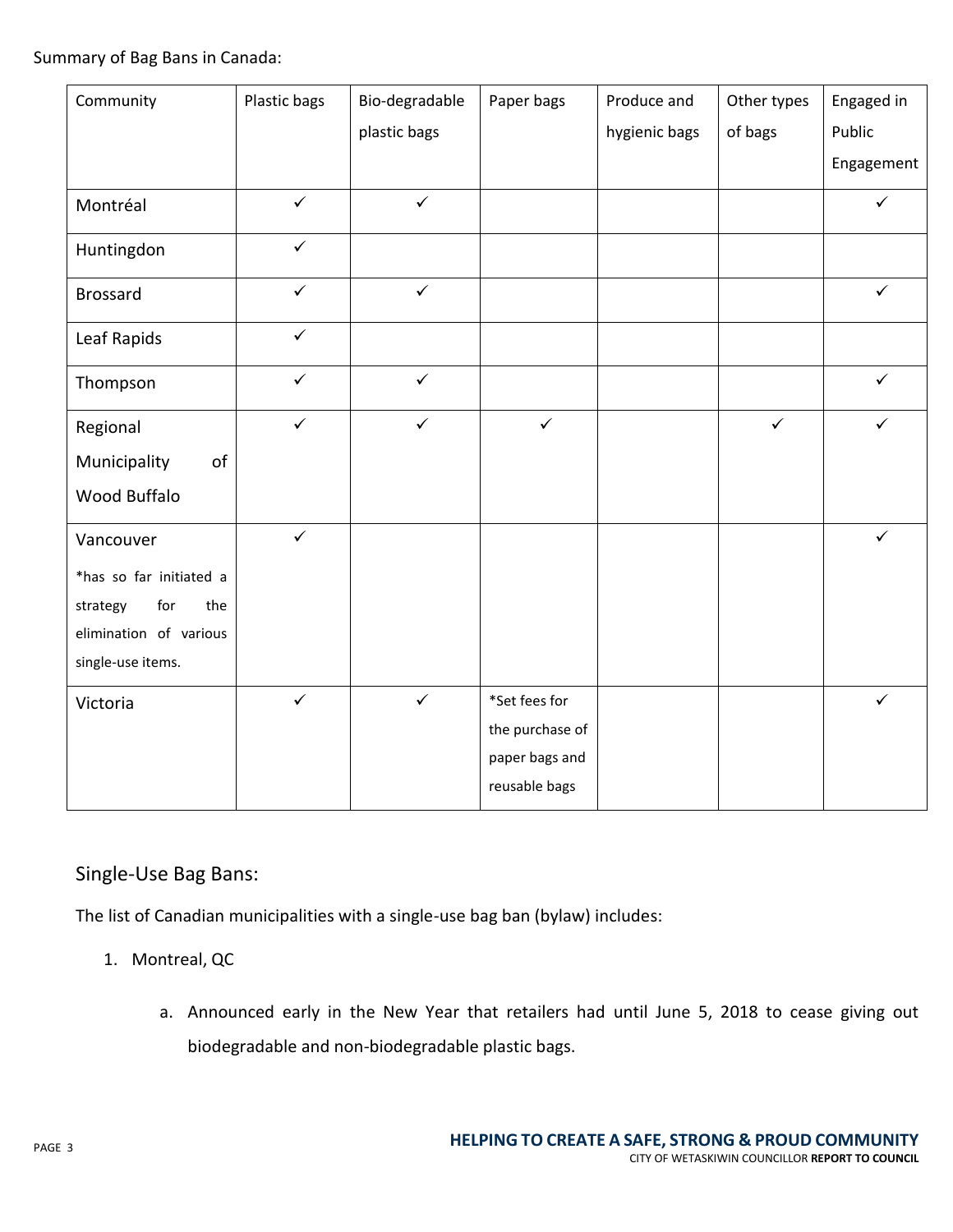- b. The ban does not apply to bakery bags, produce bags, dry cleaning bags, or bags for medications, or for any other hygienic purpose.
- c. The City assembled a team of staff to research a potential bag ban. This team conducted public consultations and then reported the findings and their recommendations to the Executive Committee prior to adopting the ban.
- 2. Huntingdon, QC
	- a. Passed in November 2007, one month after a motion made by the Mayor to look into banning plastic bags, and the ban entered into force January 2008.
	- b. Ban extends to plastic bags, and biodegradable plastic bags are permitted.
- 3. Brossard, QC
	- a. Came into effect September 2016 and the ban extends to plastic bags and biodegradable plastic bags.
	- b. Municipality gave businesses a 7 month adjustment period.
	- c. Sent a letter to businesses explaining the changes.
	- d. Brossard adopted an environmental action plan and an environmental policy.
		- i. Their Advisory Committee on the Environment and Sustainable Development and council gave a mandate to the urban planning department to evaluate the possibility of a ban. The city also conducted a survey in which they found 63% of residents to be in favour of banning plastic bags.
		- ii. After the bylaw was passed, they engaged in an awareness campaign to help educate business owners.
- 4. Leaf Rapids, MB
	- a. In April 2007 they became the first Canadian municipality to impose a ban that extends to plastic bags.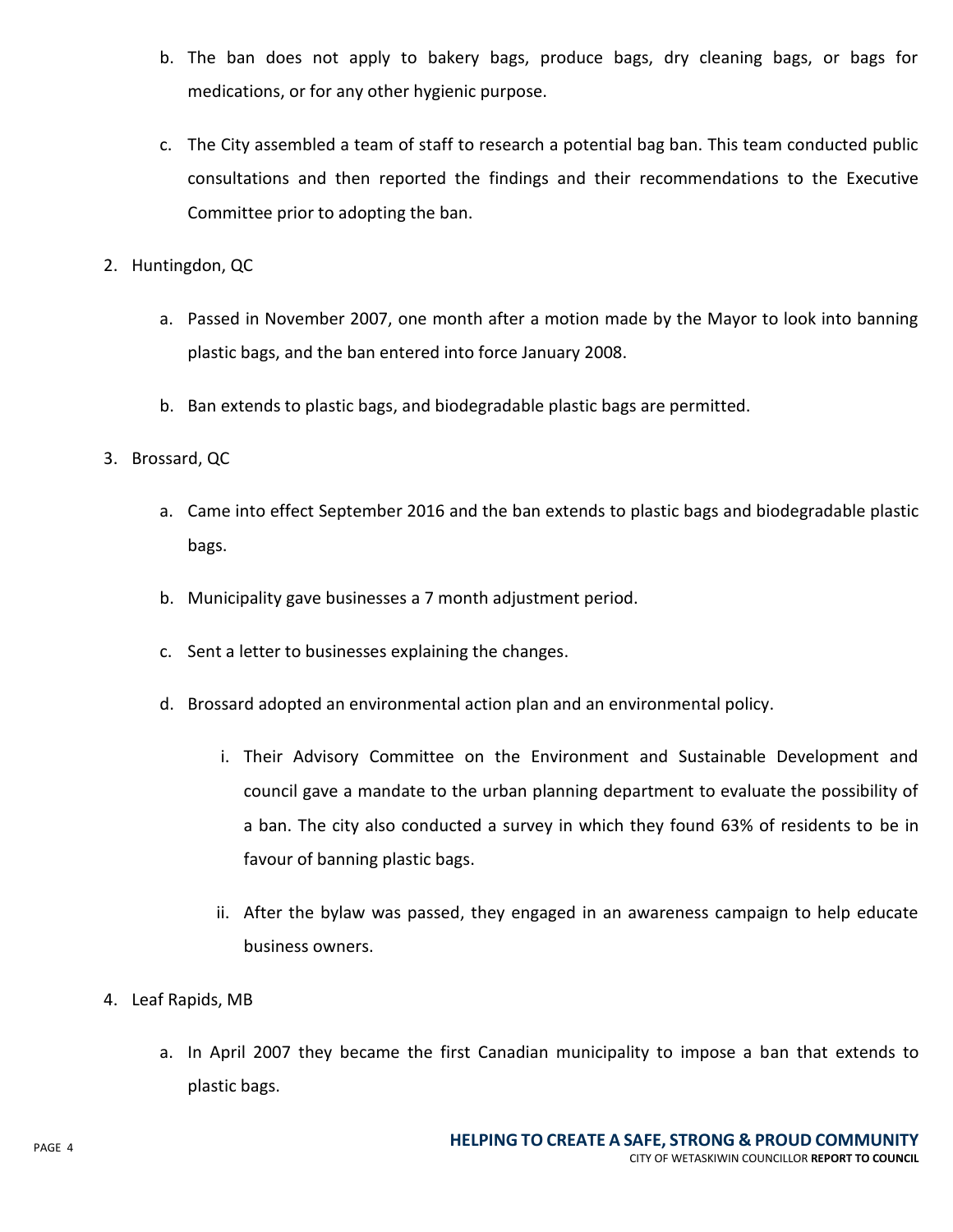### 5. Thompson, MB

- a. The second municipality in Canada to ban plastic bags in December 2010.
- b. The ban extends to plastic bags and biodegradable plastic bags.
- c. Order of Events:
	- i. Formed a committee of staff who researched the possibility of a plastic bag ban. Prior to passing the bylaw, Administration met with retailers in the community to gather their input and to develop a plan of action for implementation.
	- ii. So far no enforcement has been required, when first time infractions occur Administration meets with the retailer and the retailer comes into compliance.
- d. Thompson paired the ban with an updated recycling program.
- 6. Regional Municipality of Wood Buffalo, AB
	- a. In September 2010 they banned plastic bags, biodegradable plastic bags, paper bags, door hanger bags used for flyers or coupons, and certain gift bags.
	- b. Order of Events:
		- i. In 2007 administration was directed to look into the possibility of exploring a ban and they recommended public education as opposed to an outright ban.
		- ii. In 2008 received a delegation from a resident regarding plastic bag bans.
		- iii. Held a public hearing on November 24, 2009 prior to passing the bylaw. Bylaw came into effect September 2010.
		- iv. Campaign to residents started in 2010.
		- v. In 2011 had a consultant do an evaluation of the ban.
		- vi. In 2012 passed an updated plastic bag ban bylaw.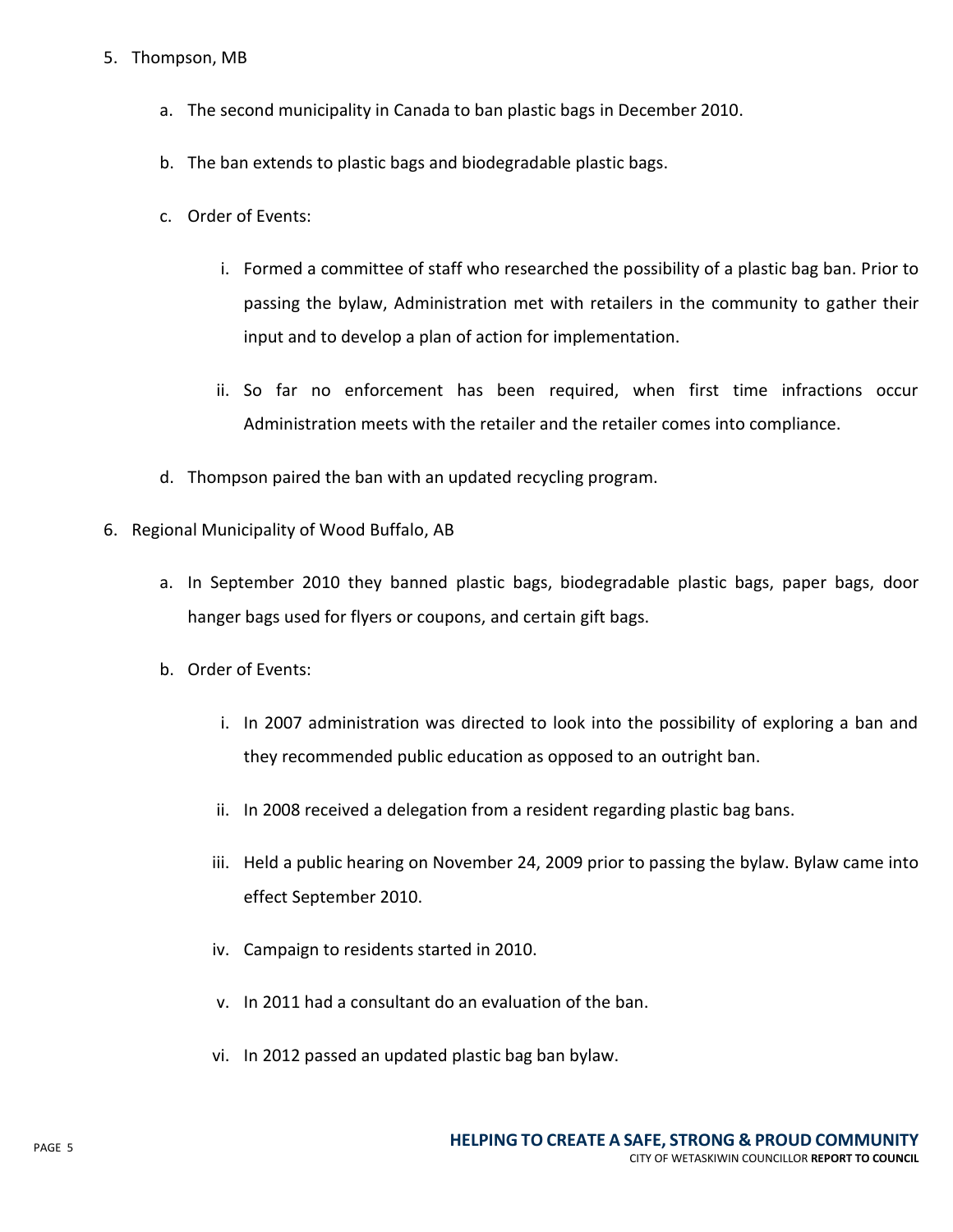- 7. Victoria, BC
	- a. Banned plastic and biodegradable plastic bags to be purchased or given out at checkout and made exemptions for small paper or plastic bags for hygienic purposes, dry cleaning, produce, and small hardware bags.
	- b. Set out minimum fees to be charged for the sale of reusable bags and paper bags at checkout at \$1 and \$0.15 respectively.
	- c. Bylaw to come into effect July 1, 2018 and fees for buying paper bags and reusable bags to increase from \$0.15 to \$0.25 and \$1 to \$2 respectively on January 1, 2019.
	- d. November 5, 2015 Council directed staff to investigate and report on implementing a plastic bag ban. Starting in March 2017 administration met with different municipal stakeholders to understand their position on plastic bag reduction programs.
- 8. Vancouver, BC
	- a. Approved the Single-Use Item Reduction Strategy in May 2018 which seeks to introduce a ban on the distribution of foam cups, containers, and plastic drinking straws.
	- b. Engaged in three phases of stakeholder engagement ranging from workshops (stage 1) to roundtables and surveys (phase 2) to public input on draft strategy (phase 3).
	- c. Introduced reduction plan for disposable cups and single-use shopping bags. Retailers may choose their reduction strategy by either eliminating them completely, introducing a fee, or a different option finalized through consultation. Vancouver has plans to implement a full ban on bags and cups if the target reduction is not reached by 2021.
	- d. Has not yet passed any bylaws banning straws, Styrofoam, or bags. The soonest bylaw amendments will happen in November 1, 2019.
	- e. Further consultation with stakeholders to take place on the implementation of the plan.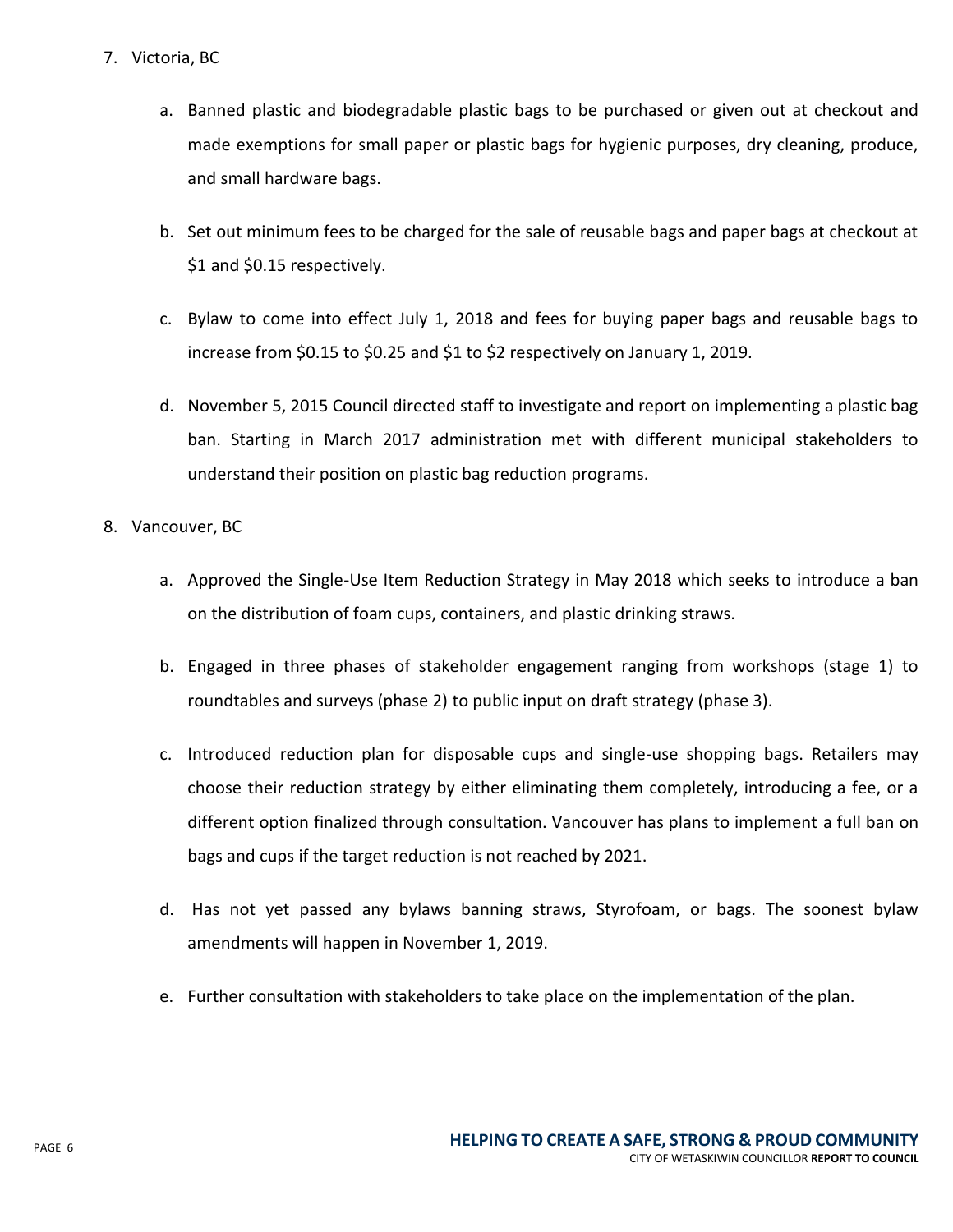Summary of actions taken to eliminate plastic bags in other countries:

| Country                         | Ban          |       |             | Levy         |       |             |
|---------------------------------|--------------|-------|-------------|--------------|-------|-------------|
|                                 | Plastic      | Paper | Produce     | Plastic      | Paper | Produce     |
|                                 |              |       | <b>Bags</b> |              |       | <b>Bags</b> |
| France                          | $\checkmark$ |       | ✓           |              |       |             |
| Ireland                         |              |       |             | $\checkmark$ |       |             |
| Australia                       | $\checkmark$ |       |             |              |       |             |
| <b>United States of America</b> | $\checkmark$ |       |             | $\checkmark$ | ✓     |             |

# Other Countries:

# 9. France

- a. Implemented a ban on single-use plastic bags July 2016 and banned plastic produce bags July 2017 but allows for compostable, biodegradable, or paper produce and shopping bags.
- b. Other single-use shopping bags that are not banned are still available for free or for a fee at retailers.

## 10. Ireland

- a. Implemented a Plastic bag levy in 2002 where retailers had to charge a minimum of €0.15 per bag and the Irish government increased the levy to €0.22 per bag in 2007 when the effectiveness of the levy decreased.
- b. The levy does not extend to plastic produce bags or other hygienic bags.
- 11. Australia
	- a. Western Australia (July 2018), Australian Capital Territory (November 2011), Northern Territory (September 2018), South Australia (May 2009), and Tasmania State (November 2013) governments have banned single use shopping bags.